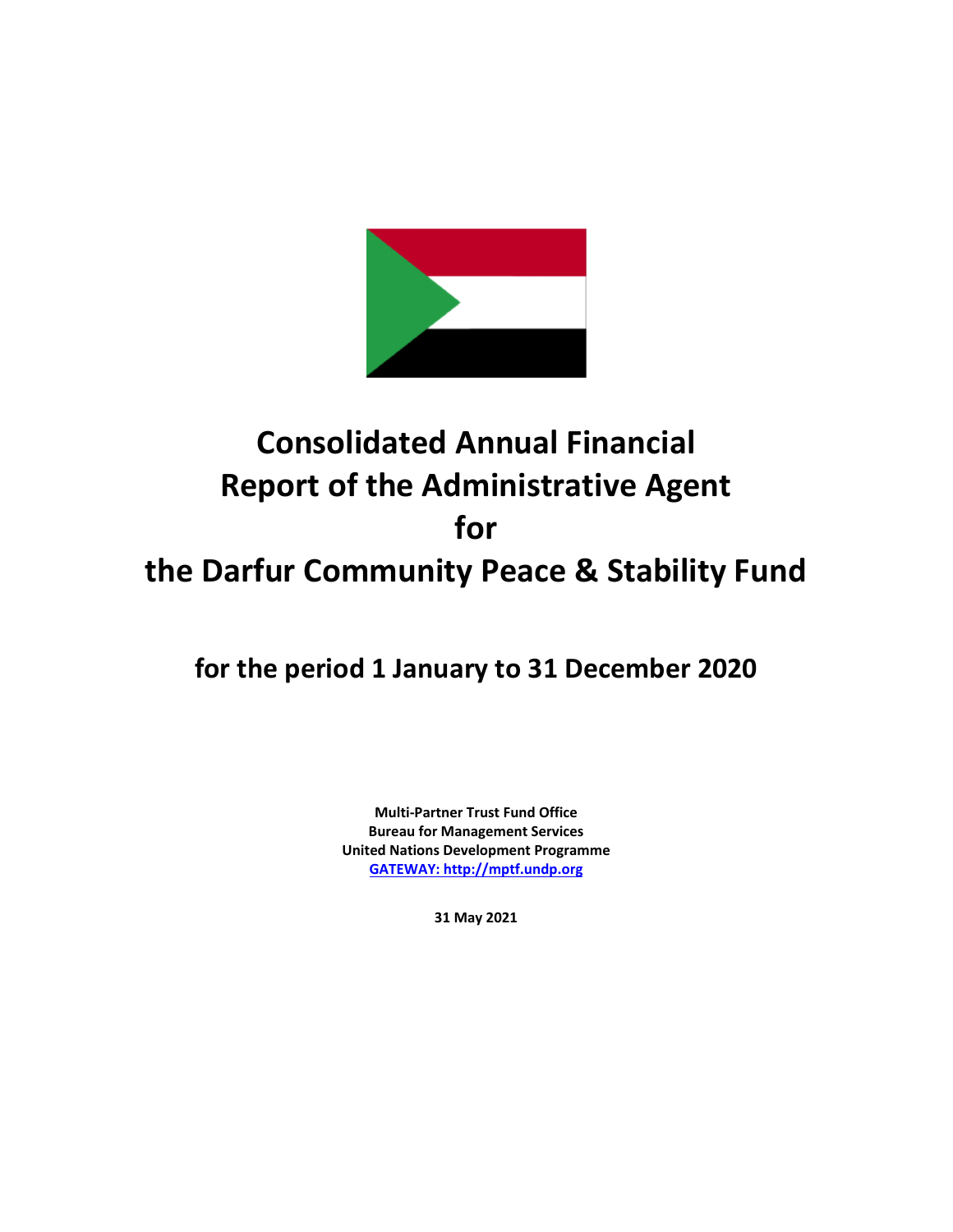# **PARTICIPATING ORGANIZATIONS CONTRIBUTORS**



Food and Agriculture Organization



United Nations Development Programme



United Nations Centre for Human Settlement



United Nations Children's Fund



SWEDEN

NORWAY

DENMARK

GERMANY

NETHERLANDS

ITALY



SWITZERLAND



UNITED KINGDOM



UNITED STATES of AMERICA

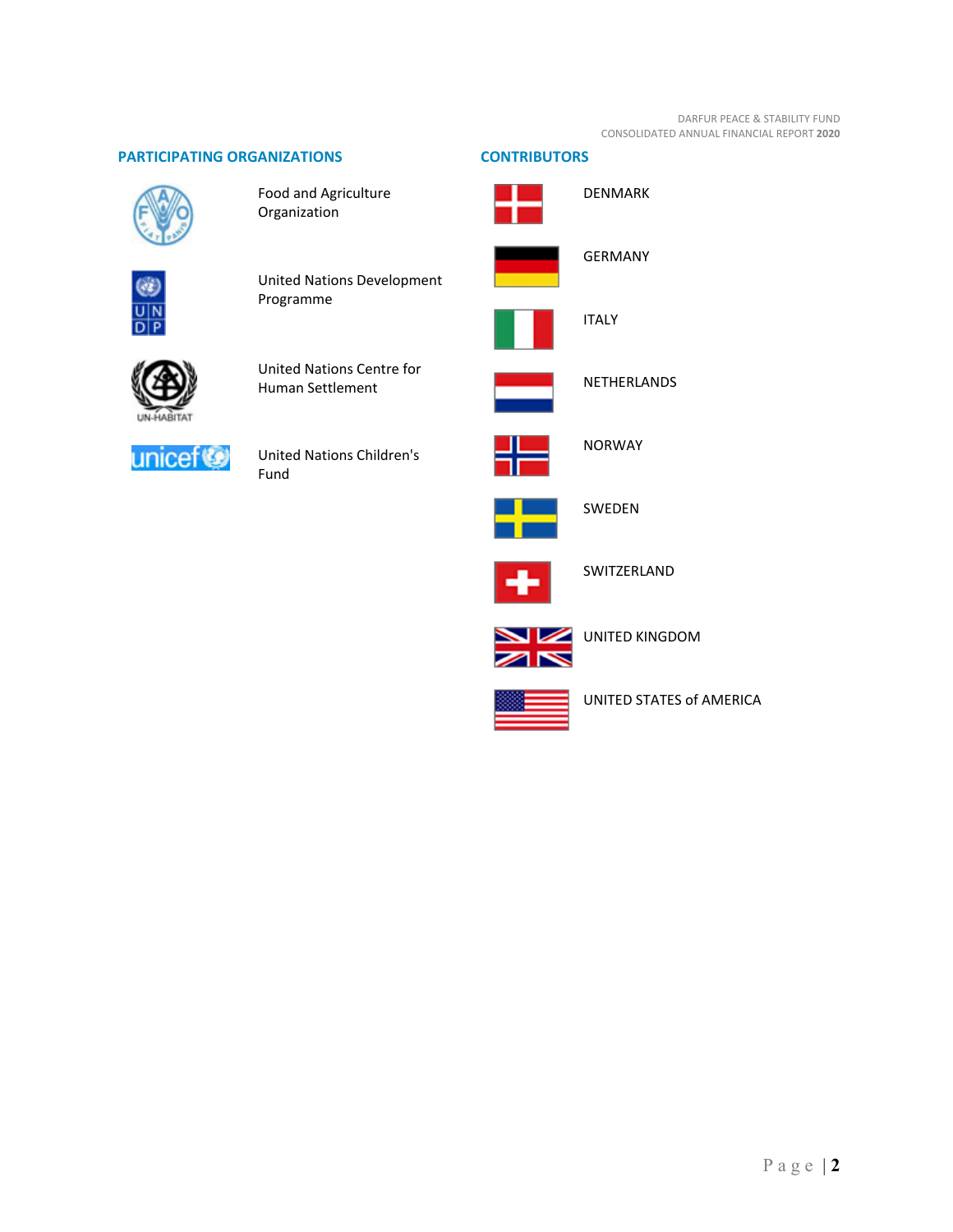# **DEFINITIONS**

# **Allocation**

Amount approved by the Steering Committee for a project/programme.

# **Approved Project/Programme**

A project/programme including budget, etc., that is approved by the Steering Committee for fund allocation purposes.

# **Contributor Commitment**

Amount(s) committed by a donor to a Fund in a signed Standard Administrative Arrangement with the UNDP Multi‐Partner Trust Fund Office (MPTF Office), in its capacity as the Administrative Agent. A commitment may be paid or pending payment.

# **Contributor Deposit**

Cash deposit received by the MPTF Office forthe Fund from a contributor in accordance with a signed Standard Administrative Arrangement.

# **Delivery Rate**

The percentage of funds that have been utilized, calculated by comparing expenditures reported by a Participating Organization against the 'net funded amount'.

# **Indirect Support Costs**

A general cost that cannot be directly related to any particular programme or activity of the Participating Organizations. UNDG policy establishes a fixed indirect cost rate of 7% of programmable costs.

# **Net Funded Amount**

Amount transferred to a Participating Organization less any refunds transferred back to the MPTF Office by a Participating Organization.

# **Participating Organization**

A UN Organization or other inter‐governmental Organization that is an implementing partner in a Fund, as represented by signing a Memorandum of Understanding (MOU) with the MPTF Office for a particular Fund.

# **Project Expenditure**

The sum of expenses and/or expenditure reported by all Participating Organizations for a Fund irrespective of which basis of accounting each Participating Organization follows for donor reporting.

# **Project Financial Closure**

A project or programme is considered financially closed when all financial obligations of an operationally completed project or programme have been settled, and no further financial charges may be incurred.

# **Project Operational Closure**

A project or programme is considered operationally closed when all programmatic activities for which Participating Organization(s) received funding have been completed.

# **Project Start Date**

Date of transfer of first instalment from the MPTF Office to the Participating Organization.

# **Total Approved Budget**

This represents the cumulative amount of allocations approved by the Steering Committee.

# **US Dollar Amount**

The financial data in the report is recorded in US Dollars and due to rounding off of numbers, the totals may not add up.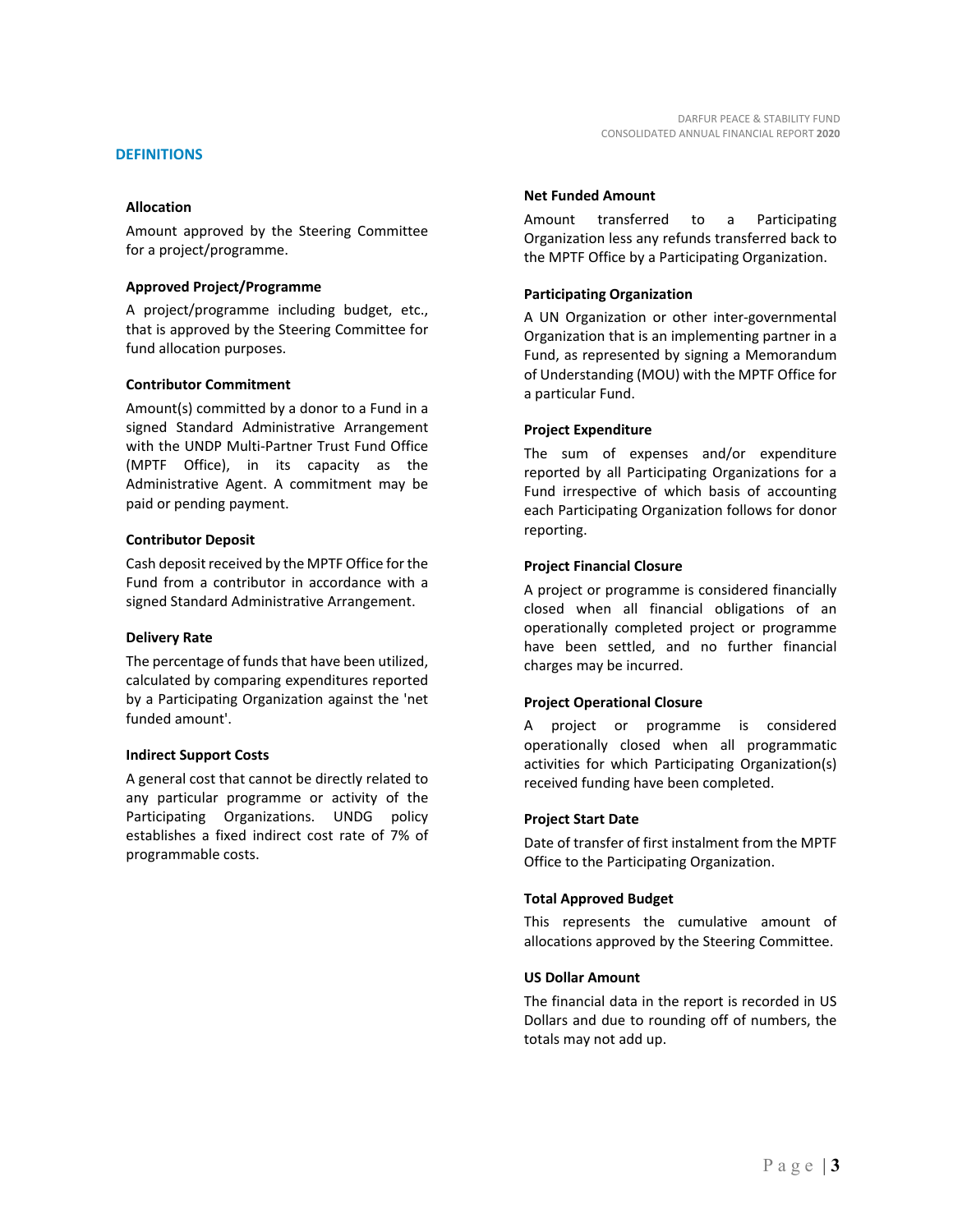# DARFUR PEACE & STABILITY FUND<br>CONSOLIDATED ANNUAL FINANCIAL REPORT 2020

# **TABLE OF CONTENTS**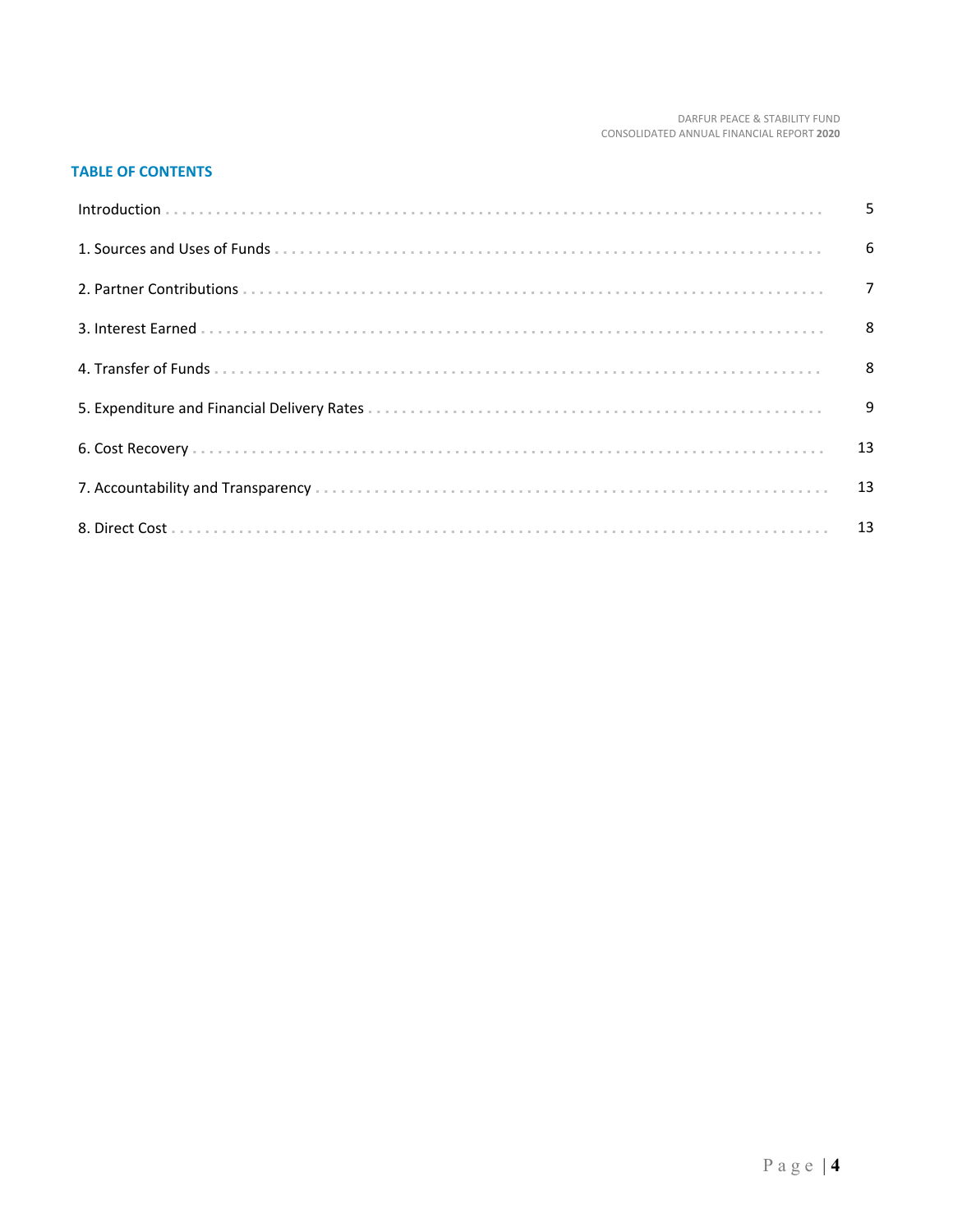# **INTRODUCTION**

This Consolidated Annual Financial Report of the **Darfur Peace & Stability Fund** is prepared by the United Nations Development Programme (UNDP) Multi‐Partner Trust Fund Office (MPTF Office) in fulfillment of its obligations as Administrative Agent, as per the terms of Reference (TOR), the Memorandum of Understanding (MOU) signed between the UNDP MPTF Office and the Participating Organizations, and the Standard Administrative Arrangement (SAA) signed with contributors.

The MPTF Office, as Administrative Agent, is responsible for concluding an MOU with Participating Organizations and SAAs with contributors. It receives, administers and

manages contributions, and disburses these funds to the Participating Organizations. The Administrative Agent prepares and submits annual consolidated financial reports, as well as regular financial statements, for transmission to contributors.

This consolidated financial report covers the period 1 January to 31 December **2020** and provides financial data on progress made in the implementation of projects of the **Darfur Peace & Stability Fund**. It is posted on the MPTF Office GATEWAY (http://mptf.undp.org/factsheet/fund/DPS00).

The financial data in the report is recorded in US Dollars and due to rounding off of numbers, the totals may not add up.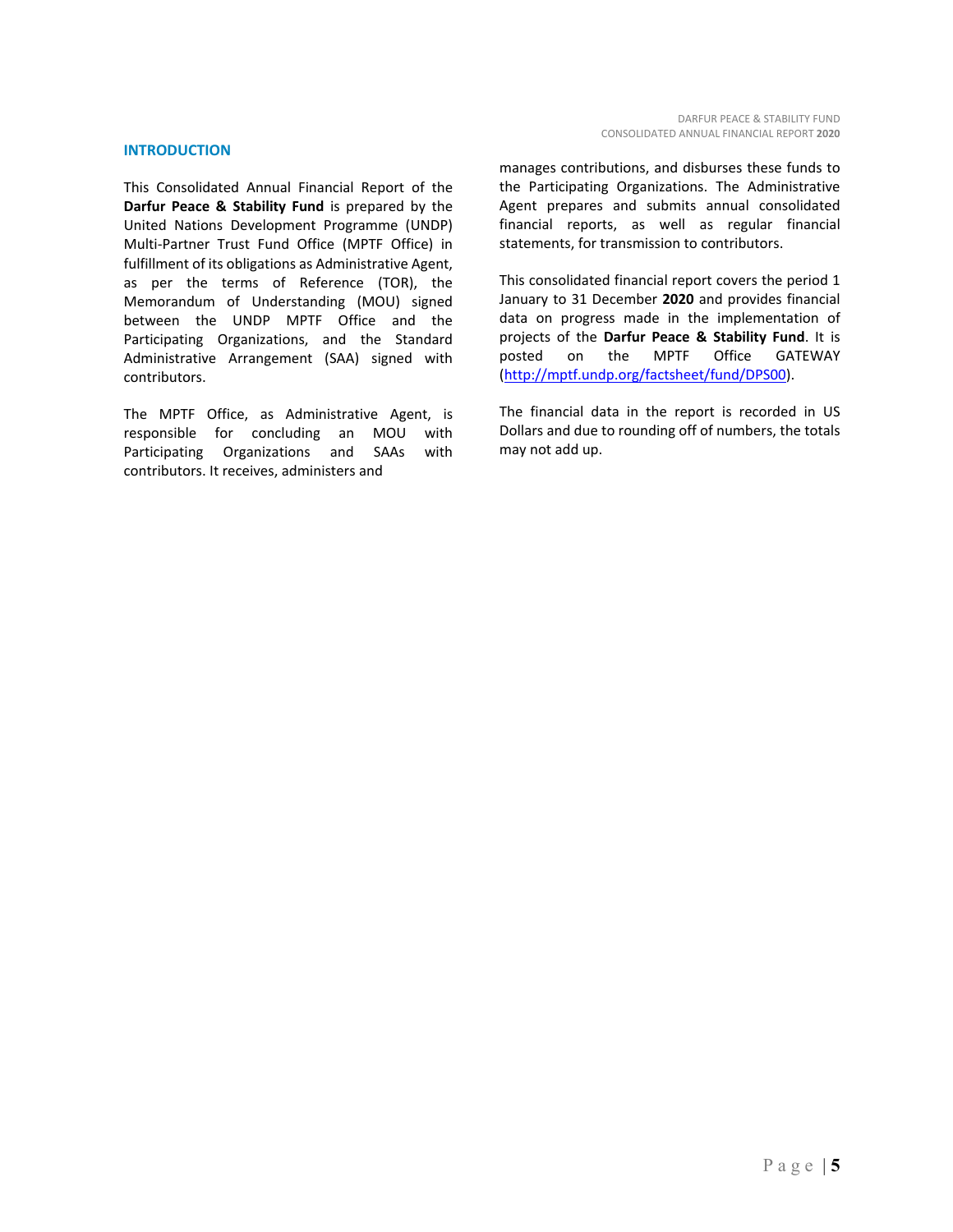#### **2020 FINANCIAL PERFORMANCE**

This chapter presents financial data and analysis of the **Darfur Peace & Stability Fund** using the pass‐ through funding modality as of 31 December **2020**. Financial information for this Fund is also available on the MPTF Office GATEWAY, at the following address:

http://mptf.undp.org/factsheet/fund/DPS00.

# **1. SOURCES AND USES OF FUNDS**

As of 31 December **2020**, **10** contributors deposited US\$ **96,388,165** in contributions and US\$ **1,316,648** was earned in interest.

The cumulative source of funds was US\$ **97,704,813** (see respectively, Tables 2 and 3)

Of this amount, US\$ **91,315,580** has been net funded to **4** Participating Organizations, of which US\$ **80,116,170** has been reported as expenditure. The Administrative Agent fee has been charged at the approved rate of 1% on deposits and amounts to US\$ **963,882**. Table 1 provides an overview of the overall sources, uses, and balance of the **Darfur Peace & Stability Fund** as of 31 December 2020.

|                                                                 | Annual 2019 | Annual 2020 | <b>Cumulative</b> |
|-----------------------------------------------------------------|-------------|-------------|-------------------|
| <b>Sources of Funds</b>                                         |             |             |                   |
| Contributions from donors                                       | 4,688,073   | 571,102     | 96,388,165        |
| Fund Earned Interest and Investment Income                      | 230,827     | 139,377     | 1,108,176         |
| Interest Income received from Participating Organizations       |             |             | 208,472           |
| Refunds by Administrative Agent to Contributors                 |             |             |                   |
| Fund balance transferred to another MDTF                        |             |             |                   |
| Other Income                                                    |             |             |                   |
| <b>Total: Sources of Funds</b>                                  | 4,918,900   | 710,479     | 97,704,813        |
| <b>Use of Funds</b>                                             |             |             |                   |
| Transfers to Participating Organizations                        |             | 7,434,430   | 82,122,596        |
| Refunds received from Participating Organizations               | (1,647)     | (126, 668)  | (2,982,689)       |
| <b>Net Funded Amount</b>                                        | (1,647)     | 7,307,762   | 79,139,907        |
| <b>Administrative Agent Fees</b>                                | 46,881      | 5,711       | 963,882           |
| Direct Costs: (Steering Committee, Secretariatetc.)             | 1,098,541   | 856,428     | 12,175,673        |
| <b>Bank Charges</b>                                             | 268         | 392         | 2,981             |
| <b>Other Expenditures</b>                                       |             |             |                   |
| <b>Total: Uses of Funds</b>                                     | 1,144,042   | 8,170,294   | 92,282,442        |
| Change in Fund cash balance with Administrative Agent           | 3,774,858   | (7,459,814) | 5,422,371         |
| Opening Fund balance (1 January)                                | 9,107,327   | 12,882,185  |                   |
| <b>Closing Fund balance (31 December)</b>                       | 12,882,185  | 5,422,371   | 5,422,371         |
| Net Funded Amount (Includes Direct Cost)                        | 1,096,893   | 8,164,190   | 91,315,580        |
| Participating Organizations' Expenditure (Includes Direct Cost) | 4,084,267   | 2,833,242   | 80,116,170        |
| <b>Balance of Funds with Participating Organizations</b>        |             |             | 11,199,410        |

# **Table 1. Financial Overview, as of 31 December 2020 (in US Dollars)**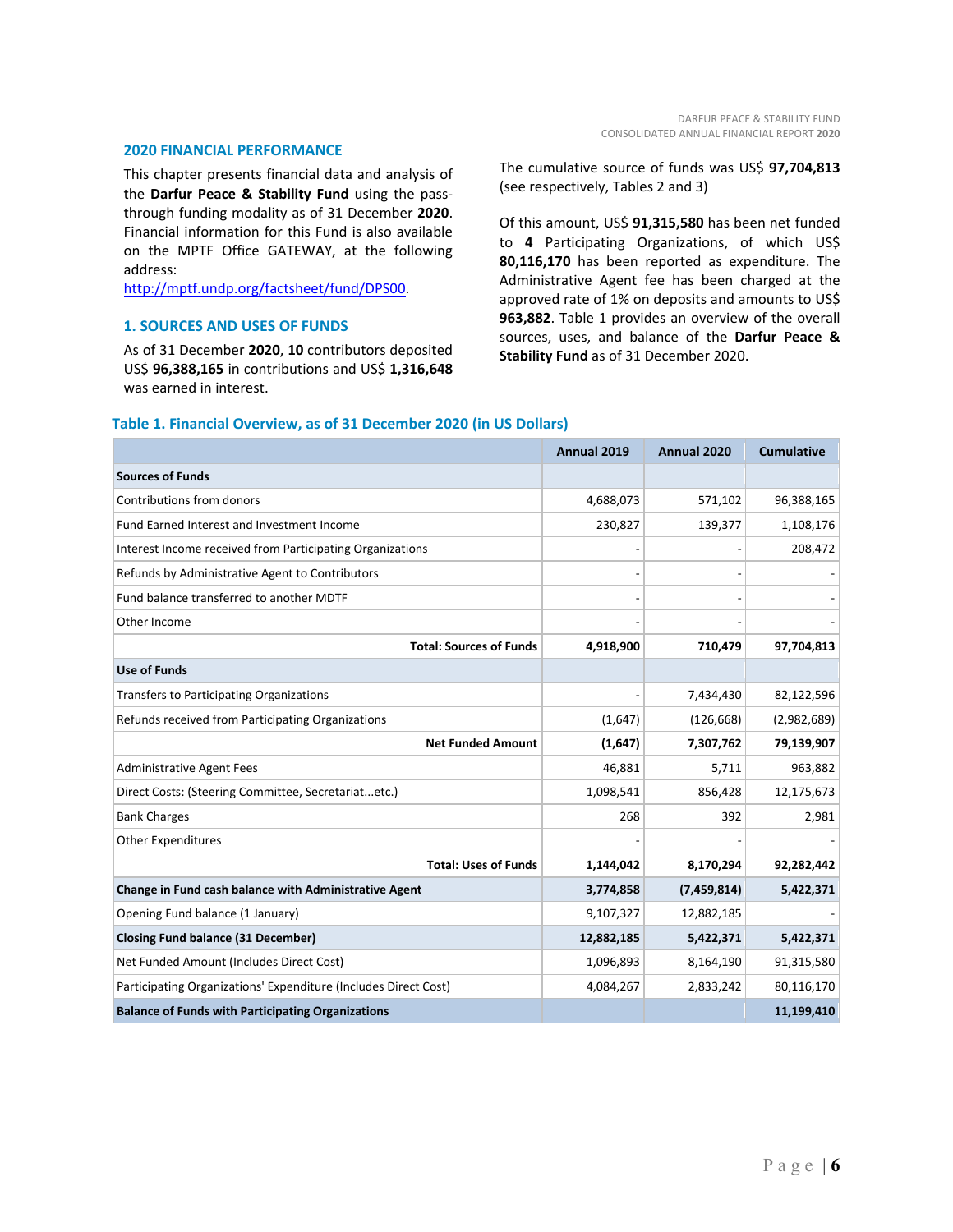# **2. PARTNER CONTRIBUTIONS**

Table 2 provides information on cumulative contributions received from all contributors to this Fund as of 31 December **2020**.

The **Darfur Peace & Stability Fund** is currently being financed by **10** contributors, as listed in the table below.

The table below includes commitments made up to 31 December **2020** through signed Standard Administrative Agreements, and deposits made through **2020**. It does not include commitments that were made to the fund beyond **2020**.

# **Table 2. Contributors' Commitments and Deposits, as of 31 December 2020 (in US Dollars)**

| <b>Contributors</b>                     | <b>Total</b><br><b>Commitments</b> | <b>Prior Years</b><br>as of 31-Dec-2019<br><b>Deposits</b> | <b>Current Year</b><br><b>Jan-Dec-2020</b><br><b>Deposits</b> | Total<br><b>Deposits</b> |
|-----------------------------------------|------------------------------------|------------------------------------------------------------|---------------------------------------------------------------|--------------------------|
| DENMARK, Government of                  | 942,076                            | 942,076                                                    |                                                               | 942,076                  |
| DEPARTMENT FOR INT'L DEVELOPMENT (DFID) | 18,320,793                         | 18,320,793                                                 |                                                               | 18,320,793               |
| GERMANY, Government of                  | 3,103,750                          | 3,103,750                                                  |                                                               | 3,103,750                |
| ITALY, Government of                    | 2,556,800                          | 2,556,800                                                  |                                                               | 2,556,800                |
| NETHERLANDS, Government of              | 20,000,000                         | 20,000,000                                                 |                                                               | 20,000,000               |
| NORWAY, Government of                   | 14,248,928                         | 13,677,826                                                 | 571,102                                                       | 14,248,928               |
| SWEDISH INT'L DEVELOPMENT COOPERATION   | 19,507,066                         | 19,507,066                                                 |                                                               | 19,507,066               |
| SWITZERLAND, Government of              | 3,359,001                          | 3,359,001                                                  |                                                               | 3,359,001                |
| UNITED KINGDOM, Government of           | 7,155,817                          | 7,155,817                                                  |                                                               | 7,155,817                |
| <b>USAID</b>                            | 7,193,935                          | 7,193,935                                                  |                                                               | 7,193,935                |
| <b>Grand Total</b>                      | 96,388,165                         | 95,817,063                                                 | 571,102                                                       | 96,388,165               |



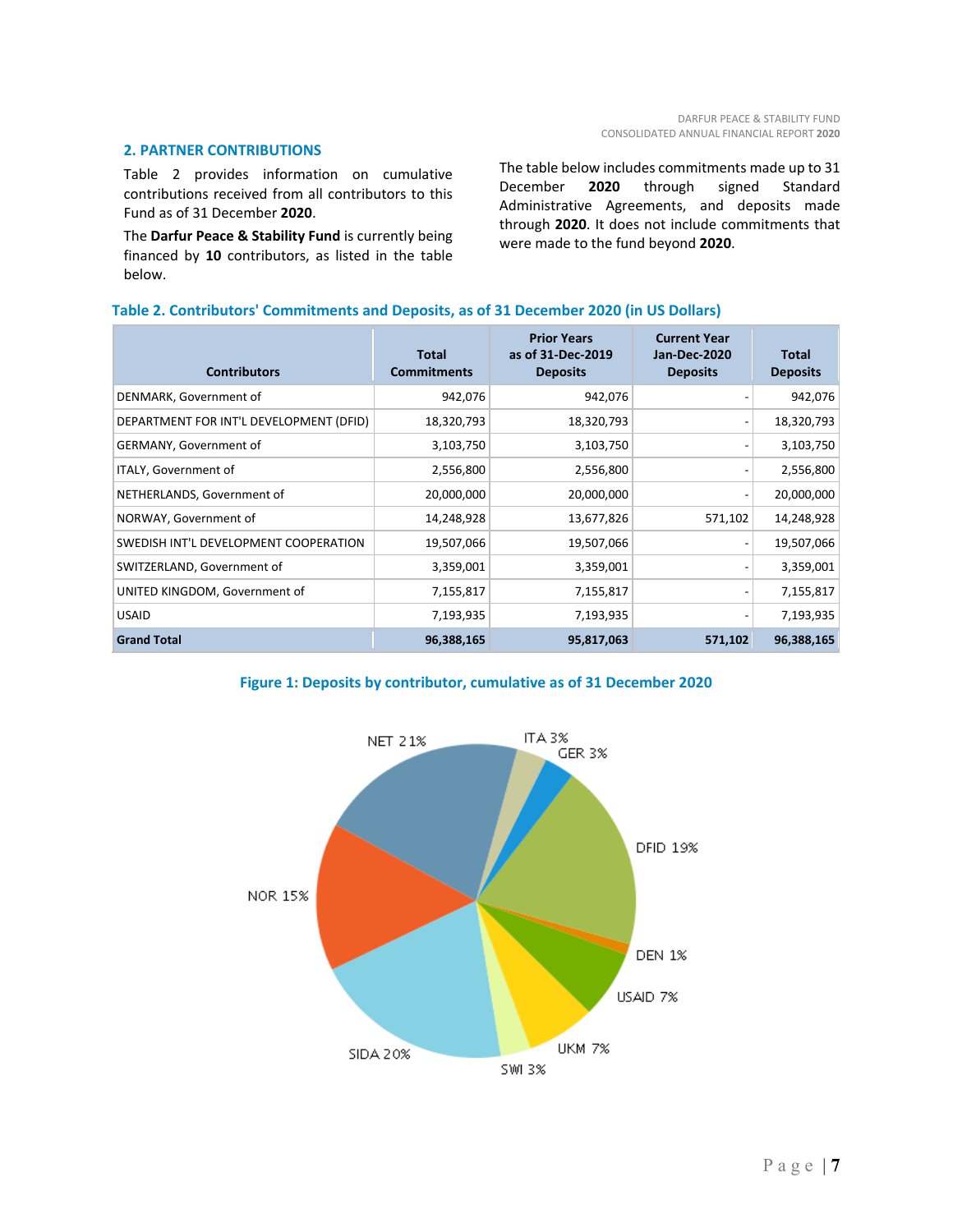# **3. INTEREST EARNED**

Interest income is earned in two ways: 1) on the balance of funds held by the Administrative Agent (Fund earned interest), and 2) on the balance of funds held by the Participating Organizations (Agency earned interest) where their Financial Regulations and Rules allow return of interest to the AA.

As of 31 December **2020**, Fund earned interest amounts to US\$ **1,108,176**.

Interest received from Participating Organizations amounts to US\$ **208,472**, bringing the cumulative interest received to US\$ **1,316,648**.

Details are provided in the table below.

| <b>Interest Earned</b>                     | <b>Prior Years</b><br>as of 31-Dec-2019 | <b>Current Year</b><br><b>Jan-Dec-2020</b> | <b>Total</b> |
|--------------------------------------------|-----------------------------------------|--------------------------------------------|--------------|
| <b>Administrative Agent</b>                |                                         |                                            |              |
| Fund Earned Interest and Investment Income | 968,799                                 | 139,377                                    | 1,108,176    |
| <b>Total: Fund Earned Interest</b>         | 968,799                                 | 139,377                                    | 1,108,176    |
| <b>Participating Organization</b>          |                                         |                                            |              |
| <b>FAO</b>                                 | 2,975                                   |                                            | 2,975        |
| NGO/UNDP                                   | 157,573                                 |                                            | 157,573      |
| <b>UNDP</b>                                | 47,925                                  |                                            | 47,925       |
| <b>Total: Agency earned interest</b>       | 208,472                                 |                                            | 208,472      |
| <b>Grand Total</b>                         | 1,177,271                               | 139,377                                    | 1,316,648    |

# **Table 3. Sources of Interest and Investment Income, as of 31 December 2020 (in US Dollars)**

# **4. TRANSFER OF FUNDS**

Allocations to Participating Organizations are approved by the Steering Committee and disbursed by the Administrative Agent. As of 31 December **2020**, the AA has transferred US\$ **82,122,596** to **4** Participating Organizations (see list below).

# **4.1 TRANSFER BY PARTICIPATING ORGANIZATION**

Table 4 provides additional information on the refunds received by the MPTF Office, and the net funded amount for each of the Participating Organizations.

# **Table 4.1 Transfer, Refund, and Net Funded Amount by Participating Organization, as of 31 December 2020 (in US Dollars)**

| Participating       | Prior Years as of 31-Dec-2019 |                |                   | <b>Current Year Jan-Dec-2020</b> |                |                   | <b>Total</b>     |                |                   |
|---------------------|-------------------------------|----------------|-------------------|----------------------------------|----------------|-------------------|------------------|----------------|-------------------|
| <b>Organization</b> | <b>Transfers</b>              | <b>Refunds</b> | <b>Net Funded</b> | <b>Transfers</b>                 | <b>Refunds</b> | <b>Net Funded</b> | <b>Transfers</b> | <b>Refunds</b> | <b>Net Funded</b> |
| <b>FAO</b>          | 2,000,000                     | (116, 820)     | 1,883,180         |                                  |                |                   | 2,000,000        | (116, 820)     | 1,883,180         |
| NGO/UNDP            | 65,696,864                    | (2,629,836)    | 63,067,028        | 7,434,430                        | (126, 668)     | 7,307,762         | 73,131,294       | (2,756,503)    | 70,374,791        |
| <b>UNDP</b>         | 2,865,998                     |                | 2,865,998         |                                  |                |                   | 2,865,998        |                | 2,865,998         |
| <b>UNHABITAT</b>    | 1,293,417                     | (1,647)        | 1,291,770         |                                  |                |                   | 1,293,417        | (1,647)        | 1,291,770         |
| <b>UNICEF</b>       | 2,831,887                     | (107, 718)     | 2,724,169         |                                  |                |                   | 2,831,887        | (107, 718)     | 2,724,169         |
| <b>Grand Total</b>  | 74,688,166                    | (2,856,022)    | 71,832,145        | 7,434,430                        | (126, 668)     | 7,307,762         | 82,122,596       | (2,982,689)    | 79,139,907        |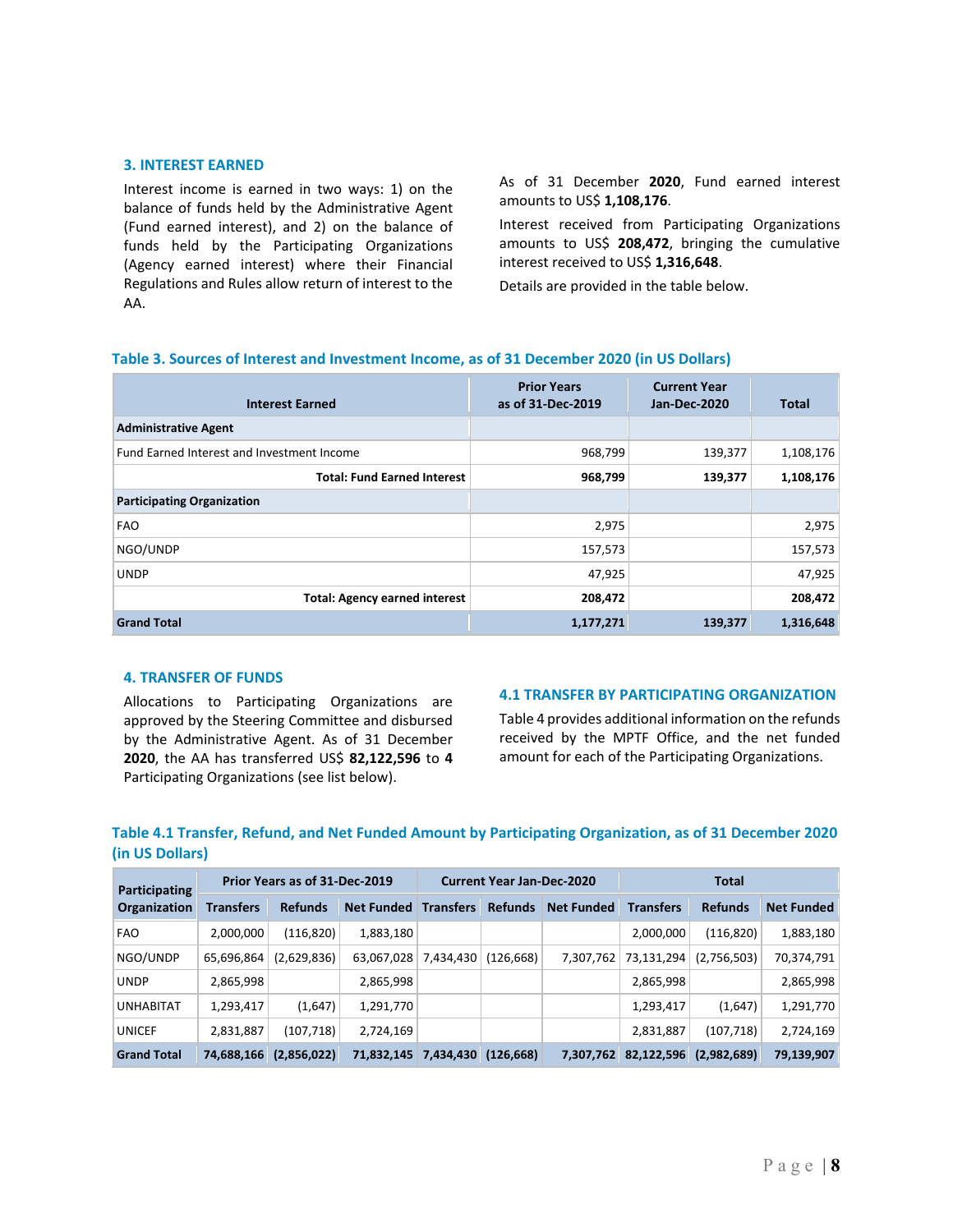DARFUR PEACE & STABILITY FUND CONSOLIDATED ANNUAL FINANCIAL REPORT **2020**

# **5. EXPENDITURE AND FINANCIAL DELIVERY RATES**

All final expenditures reported for the year **2020** were submitted by the Headquarters of the Participating Organizations. These were consolidated by the MPTF Office.

Project expenditures are incurred and monitored by each Participating Organization, and are reported as per the agreed upon categories for inter-agency harmonized reporting. The reported expenditures were submitted via the MPTF Office's online expenditure reporting tool. The **2020** expenditure data has been posted on the MPTF Office GATEWAY at http://mptf.undp.org/factsheet/fund/DPS00.

**5.1 EXPENDITURE REPORTED BY PARTICIPATING ORGANIZATION**

In **2020**, US\$ **7,307,762** was net funded to Participating Organizations, and US\$ 1,139,193 was reported in expenditure.

As shown in table below, the cumulative net funded amount is US\$ **79,139,907** and cumulative expenditures reported by the Participating Organizations amount to US\$ **69,604,946**. This equates to an overall Fund expenditure delivery rate of **88** percent.

The agencies with the three highest delivery rates are: UNDP (102%), FAO (100%) and UNHABITAT (100%)

# **Table 5.1 Net Funded Amount, Reported Expenditure, and Financial Delivery by Participating Organization, as of 31 December 2020 (in US Dollars)**

|                               |                    |                             | <b>Expenditure</b>                      |                                     |                   |                           |
|-------------------------------|--------------------|-----------------------------|-----------------------------------------|-------------------------------------|-------------------|---------------------------|
| Participating<br>Organization | Approved<br>Amount | <b>Net Funded</b><br>Amount | <b>Prior Years</b><br>as of 31-Dec-2019 | <b>Current Year</b><br>Jan-Dec-2020 | <b>Cumulative</b> | <b>Delivery Rate</b><br>% |
| <b>FAO</b>                    | 2,000,000          | 1,883,180                   | 1,883,180                               |                                     | 1,883,180         | 100.00                    |
| NGO/UNDP                      | 82,568,034         | 70.374.791                  | 59,895,995                              | 891.087                             | 60,787,082        | 86.38                     |
| <b>UNDP</b>                   | 2,865,998          | 2,865,998                   | 2,670,640                               | 248.106                             | 2,918,746         | 101.84                    |
| <b>UNHABITAT</b>              | 1,293,417          | 1,291,770                   | 1,291,770                               |                                     | 1,291,770         | 100.00                    |
| <b>UNICEF</b>                 | 2,831,894          | 2,724,169                   | 2,724,169                               |                                     | 2,724,169         | 100.00                    |
| <b>Grand Total</b>            | 91,559,344         | 79,139,907                  | 68,465,753                              | 1,139,193                           | 69,604,946        | 87.95                     |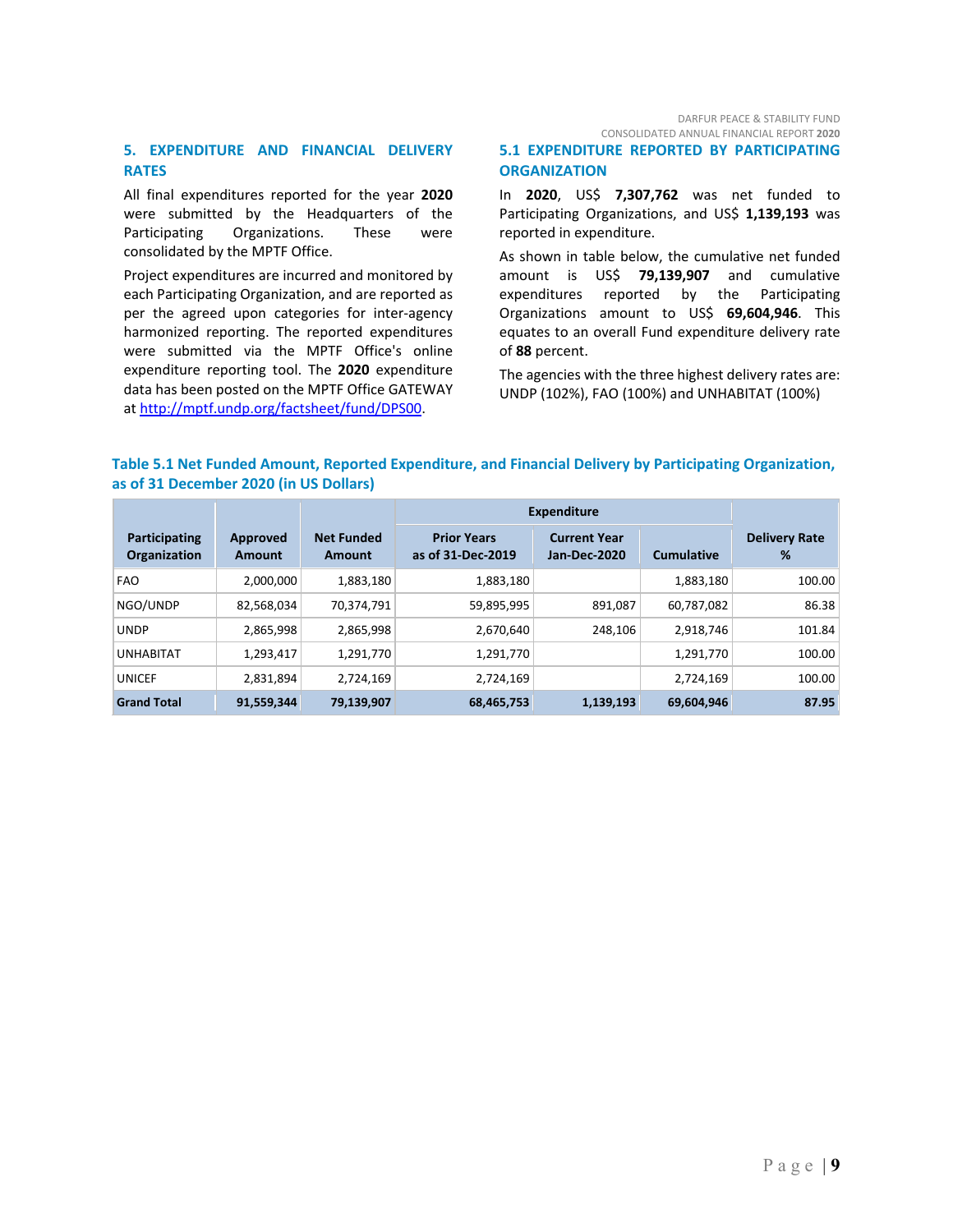# **5.2 EXPENDITURE BY PROJECT**

Table 5.2 displays the net funded amounts, expenditures reported and the financial delivery rates by Participating Organization.

# **Table 5. Expenditure by Project within Sector, as of 31 December 2020 (in US Dollars)**

|                       | Sector / Project No.and Project Title    | <b>Participating</b><br>Organization | Project<br><b>Status</b> | <b>Total</b><br><b>Approved</b><br><b>Amount</b> | <b>Net</b><br><b>Funded</b><br><b>Amount</b> | <b>Total</b><br><b>Expenditure</b> | <b>Delivery</b><br>Rate<br>% |
|-----------------------|------------------------------------------|--------------------------------------|--------------------------|--------------------------------------------------|----------------------------------------------|------------------------------------|------------------------------|
| <b>DCPSF Window 1</b> |                                          |                                      |                          |                                                  |                                              |                                    |                              |
| 00099752              | DCPSF 2015-UNDP/NGOs                     | NGO/UNDP                             | On Going                 | 6,298,688                                        | 6,298,688                                    | 6,063,997                          | 96.27                        |
| 00100015              | DCPSF 2015 - Window I                    | NGO/UNDP                             | On Going                 | 4,800,776                                        |                                              |                                    | 0                            |
| 00100016              | DCPSF 2015 - Window II                   | NGO/UNDP                             | On Going                 | 1,497,911                                        |                                              |                                    | 0                            |
| 00108593              | <b>DCRC Phase III</b>                    | <b>UNDP</b>                          | On Going                 | 600,000                                          | 600,000                                      | 599,963                            | 99.99                        |
| 00108816              | DCPSF/17-WV-INGO-4                       | NGO/UNDP                             | On Going                 | 641,027                                          | 641,027                                      | 597,139                            | 93.15                        |
| 00108817              | DCPSF/17-CARE-INGO-1                     | NGO/UNDP                             | On Going                 | 642,000                                          | 642,000                                      | 298,798                            | 46.54                        |
| 00108989              | DCPSF/17-ADRA-INGO-11                    | NGO/UNDP                             | On Going                 | 642,000                                          | 642,000                                      | 552,120                            | 86.00                        |
| 00108990              | DCPSF/17-CRS-INGO-2                      | NGO/UNDP                             | On Going                 | 642,000                                          | 642,000                                      | 574,790                            | 89.53                        |
| 00108991              | DCPSF/17-MCS-INGO-3                      | NGO/UNDP                             | On Going                 | 642,000                                          | 642,000                                      | 575,068                            | 89.57                        |
| 00108992              | DCPSF/17-WHH-INGO-10                     | NGO/UNDP                             | On Going                 | 642,000                                          | 642,000                                      | 641,747                            | 99.96                        |
| 00122488              | DCPSF/INGO/2020/Covid19/1 -<br>CI.       | NGO/UNDP                             | On Going                 | 53,500                                           | 53,500                                       | 10,294                             | 19.24                        |
| 00122489              | DCPSF/INGO/2020/Covid19/2 -<br><b>DP</b> | NGO/UNDP                             | On Going                 | 53,500                                           | 53,500                                       | 53,500                             | 100.00                       |
| 00122490              | DCPSF/INGO/2020/Covid19/3 -<br>AD        | NGO/UNDP                             | On Going                 | 53,500                                           | 53,500                                       | 53,500                             | 100.00                       |
| 00122491              | DCPSF/INGO/2020/Covid19/4 -<br>WH        | NGO/UNDP                             | On Going                 | 53,500                                           | 53,500                                       | 53,500                             | 100.00                       |
| 00122492              | DCPSF/INGO/2020/Covid19/5 -<br>CR.       | NGO/UNDP                             | On Going                 | 53,500                                           | 53,500                                       | 40,884                             | 76.42                        |
| 00125207              | DCPSF/20-WHH-INGO-1                      | NGO/UNDP                             | On Going                 | 861,381                                          | 861,381                                      |                                    | 0                            |
| 00125208              | DCPSF/20-WRS-INGO-2                      | NGO/UNDP                             | On Going                 | 861,381                                          | 861,381                                      |                                    | 0                            |
| 00125209              | DCPSF/20-CRS-INGO-3                      | NGO/UNDP                             | On Going                 | 861,381                                          | 861,381                                      |                                    | 0                            |
| 00125210              | DCPSF/20-ARC-INGO-4                      | NGO/UNDP                             | On Going                 | 861,381                                          | 861,381                                      |                                    | 0                            |
| 00125212              | DCPSF/20-PA-INGO-5                       | NGO/UNDP                             | On Going                 | 861,381                                          | 861,381                                      |                                    | 0                            |
| 00125215              | DCPSF/20-WW-INGO-6                       | NGO/UNDP                             | On Going                 | 860,816                                          | 860,816                                      |                                    | 0                            |
| 00125216              | DCPSF/20-CONCERN-INGO-7                  | NGO/UNDP                             | On Going                 | 861,381                                          | 861,381                                      |                                    | 0                            |
| 00125218              | DCPSF/20-RCDO-INGO-8                     | NGO/UNDP                             | On Going                 | 379,208                                          | 379,208                                      |                                    | 0                            |
| 00125219              | DCPSF/20-PBA-INGO-9                      | NGO/UNDP                             | On Going                 | 379,313                                          | 379,313                                      |                                    | 0                            |
| 00125220              | DCPSF/20-SCO-INGO-10                     | NGO/UNDP                             | On Going                 | 379,307                                          | 379,307                                      |                                    | 0                            |
| 00065141              | Darfur Comm. Peace Stability F           | <b>FAO</b>                           | Operationally<br>Closed  | 2,000,000                                        | 1,883,180                                    | 1,883,180                          | 100.00                       |
| 00065141              | Darfur Comm. Peace Stability F           | <b>UNDP</b>                          | Operationally<br>Closed  | 1,766,090                                        | 1,766,090                                    | 2,318,783                          | 131.29                       |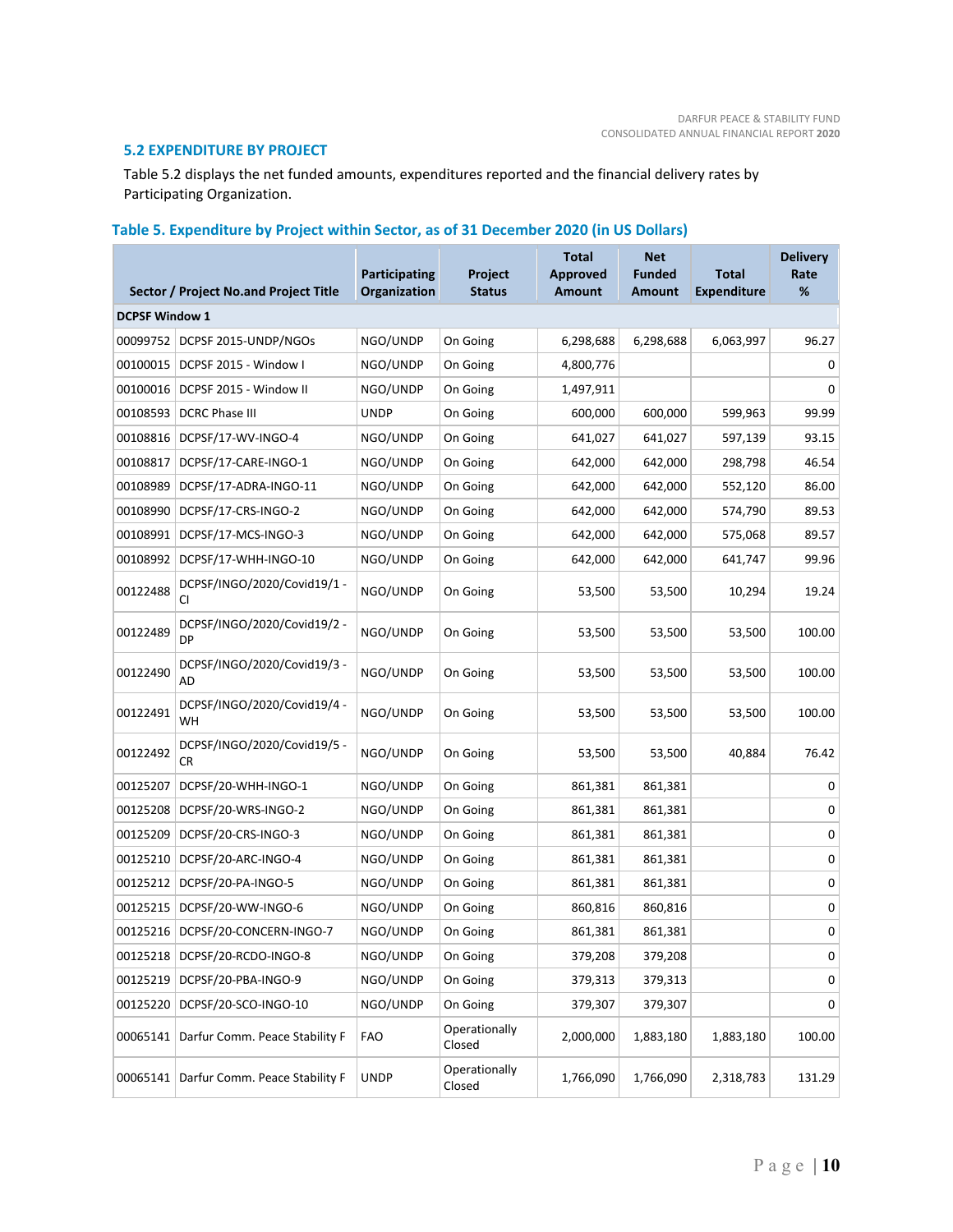| 00065141                     | Darfur Comm. Peace Stability F | <b>UNHABITAT</b> | Operationally<br>Closed | 793,982    | 792,335    | 792,335    | 100.00 |
|------------------------------|--------------------------------|------------------|-------------------------|------------|------------|------------|--------|
| 00065141                     | Darfur Comm. Peace Stability F | <b>UNICEF</b>    | Operationally<br>Closed | 2,831,894  | 2,724,169  | 2,724,169  | 100.00 |
| 00072856                     | Darfur - Managing Agent/NGOs   | NGO/UNDP         | Operationally<br>Closed | 47,186,762 | 42,036,844 | 39,986,466 | 95.12  |
| 00090521                     | DCPSF 2014 UN Agencies         | NGO/UNDP         | Operationally<br>Closed | 663,828    |            |            | 0      |
| 00090521                     | DCPSF 2014 UN Agencies         | <b>UNDP</b>      | Operationally<br>Closed | 499,908    | 499,908    |            | 0      |
| 00090521                     | DCPSF 2014 UN Agencies         | <b>UNHABITAT</b> | Operationally<br>Closed | 499,435    | 499.435    | 499.435    | 100.00 |
| 00090526                     | DCPSF 2014-UNDP/NGOs           | NGO/UNDP         | Operationally<br>Closed | 8,233,361  | 8,152,551  | 9,255,318  | 113.53 |
| <b>DCPSF Window 1: Total</b> |                                |                  |                         | 88,958,093 | 76,538,657 | 67,574,986 | 88.29  |

| <b>DCPSF Window 2</b>        |                                   |          |          |           |           |           |        |
|------------------------------|-----------------------------------|----------|----------|-----------|-----------|-----------|--------|
| 00108812                     | DCPSF/17-DPI-NGO-6                | NGO/UNDP | On Going | 267,500   | 267,500   | 271,743   | 101.59 |
| 00108813                     | DCPSF/17-ERRADA-NGO-7             | NGO/UNDP | On Going | 267,414   | 267,414   | 263,953   | 98.71  |
| 00108814                     | DCPSF/17-GAH-NGO-8                | NGO/UNDP | On Going | 267,554   | 267,554   | 273,484   | 102.22 |
| 00108815                     | DCPSF/17-PBA-NGO-9                | NGO/UNDP | On Going | 267,344   | 267,344   | 267,344   | 100.00 |
| 00108986                     | DCPSF/17-AJAWEED-NGO-12           | NGO/UNDP | On Going | 265,629   | 265,629   | 189,191   | 71.22  |
| 00108987                     | DCPSF/17-DDRA-NGO-5               | NGO/UNDP | On Going | 265,360   | 265,360   | 265,360   | 100.00 |
| 00108988                     | DCPSF/17-DPI-NGO-13               | NGO/UNDP | On Going | 90,950    | 90,950    | 86,865    | 95.51  |
| 00109368                     | DCPSF/17-RCDO-NGO-14              | NGO/UNDP | On Going | 267.500   | 267,500   | 267,500   | 100.00 |
| 00113027                     | DCPSF-GPI/18-CIS-INGO-1<br>Gender | NGO/UNDP | On Going | 642,000   | 642,000   | 144,521   | 22.51  |
| <b>DCPSF Window 2: Total</b> |                                   |          |          | 2,601,250 | 2,601,250 | 2,029,960 | 78.04  |

|  | <b>Grand Total</b> |
|--|--------------------|
|  |                    |

**Grand Total 91,559,344 79,139,907 69,604,946 87.95**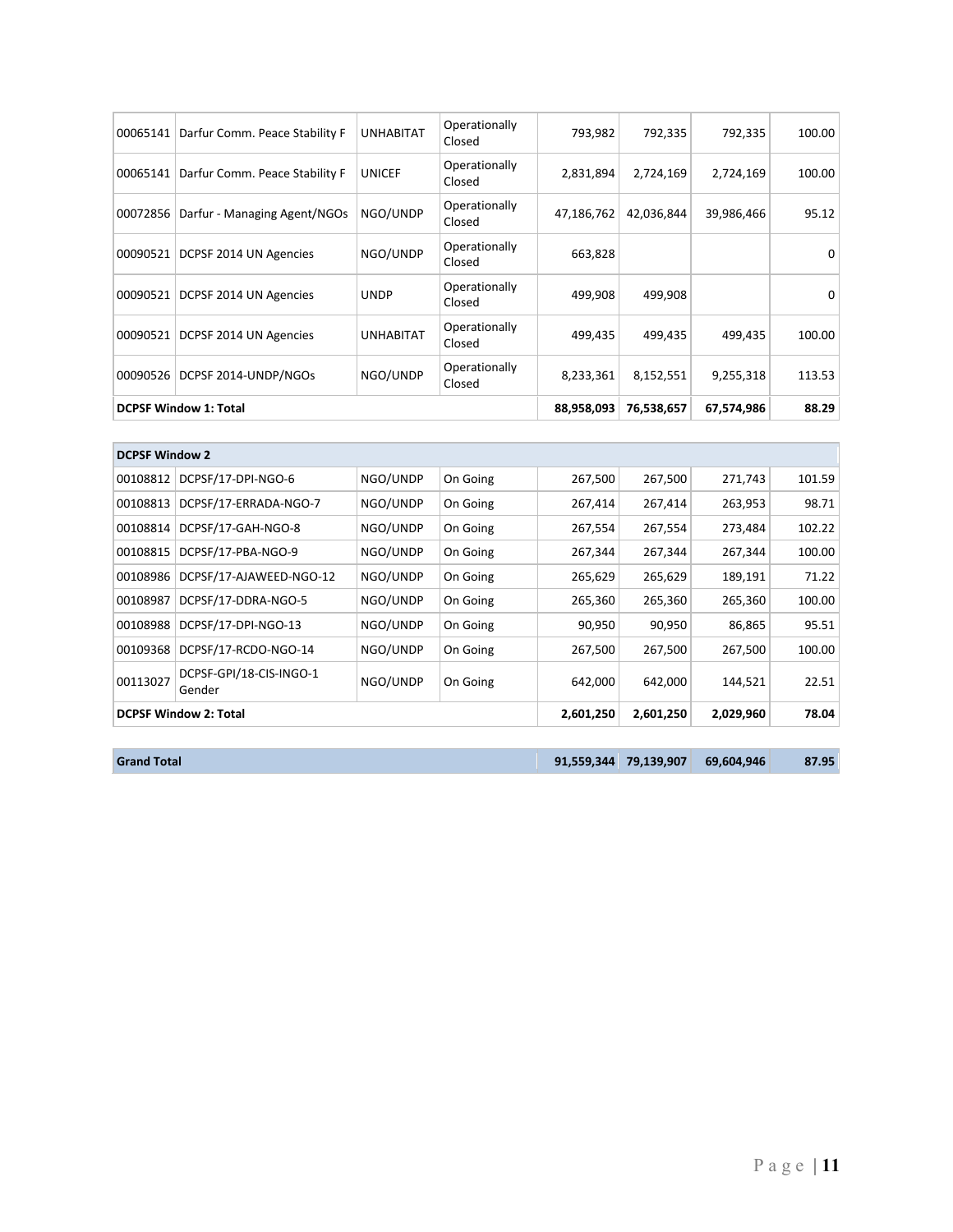# **5.3 EXPENDITURE REPORTED BY CATEGORY**

Project expenditures are incurred and monitored by each Participating Organization and are reported as per the agreed categories for inter‐agency harmonized reporting. In 2006 the UN Development Group (UNDG) established six categories against which UN entities must report inter-agency project expenditures. Effective 1 January 2012, the UN Chief Executive Board (CEB) modified these categories as a result of IPSAS adoption to comprise eight categories. All expenditure incurred prior to 1 January 2012 have been reported in the old categories; post 1 January 2012 all expenditure are reported in the new eight categories. See table below.

#### **2012 CEB Expense Categories**

- 1. Staff and personnel costs
- 2. Supplies, commodities and materials
- 3. Equipment, vehicles, furniture and depreciation
- 4. Contractual services
- 5. Travel
- 6. Transfers and grants
- 7. General operating expenses
- 8. Indirect costs

\_\_\_\_\_\_\_\_\_\_\_\_\_\_\_\_\_\_\_\_\_\_

#### **2006 UNDG Expense Categories**

- 1. Supplies, commodities, equipment & transport
- 2. Personnel
- 3. Training counterparts
- 4. Contracts
- 5. Other direct costs
- 6. Indirect costs

#### **Table 6. Expenditure by UNDG Budget Category, as of 31 December 2020 (in US Dollars)**

|                                                      | <b>Expenditure</b>                      |                                            |              |                                                     |
|------------------------------------------------------|-----------------------------------------|--------------------------------------------|--------------|-----------------------------------------------------|
| Category                                             | <b>Prior Years</b><br>as of 31-Dec-2019 | <b>Current Year</b><br><b>Jan-Dec-2020</b> | <b>Total</b> | <b>Percentage of Total</b><br><b>Programme Cost</b> |
| Supplies, Commodities, Equipment and Transport (Old) | 291,870                                 |                                            | 291,870      | 0.45                                                |
| Personnel (Old)                                      | 1,231,722                               |                                            | 1,231,722    | 1.89                                                |
| Training of Counterparts(Old)                        | 49,805                                  |                                            | 49,805       | 0.08                                                |
| Contracts (Old)                                      | 1,311,950                               |                                            | 1,311,950    | 2.01                                                |
| Other direct costs (Old)                             | 13,039,964                              |                                            | 13,039,964   | 19.96                                               |
| Staff & Personnel Cost (New)                         | 1,087,481                               | 11,438                                     | 1,098,919    | 1.68                                                |
| Suppl, Comm, Materials (New)                         | 133,995                                 |                                            | 133,995      | 0.21                                                |
| Equip, Veh, Furn, Depn (New)                         | 29,685                                  | 3,650                                      | 33,335       | 0.05                                                |
| Contractual Services (New)                           | (453, 405)                              | 6,892                                      | (446, 513)   | (0.68)                                              |
| Travel (New)                                         | 442,831                                 |                                            | 442,831      | 0.68                                                |
| Transfers and Grants (New)                           | 53,405,950                              | 763,801                                    | 54,169,751   | 82.91                                               |
| <b>General Operating (New)</b>                       | (6,301,500)                             | 281,297                                    | (6,020,203)  | (9.21)                                              |
| <b>Programme Costs Total</b>                         | 64,270,347                              | 1,067,078                                  | 65,337,425   | 100.00                                              |
| <sup>1</sup> Indirect Support Costs Total            | 4,195,405                               | 72,116                                     | 4,267,521    | 6.53                                                |
| <b>Total</b>                                         | 68,465,753                              | 1,139,193                                  | 69,604,946   |                                                     |

**<sup>1</sup> Indirect Support Costs** charged by Participating Organization, based on their financial regulations, can be deducted upfront or at a later stage during implementation. The percentage may therefore appear to exceed the 7% agreed‐upon for on‐going projects. Once projects are financially closed, this number is not to exceed 7%.